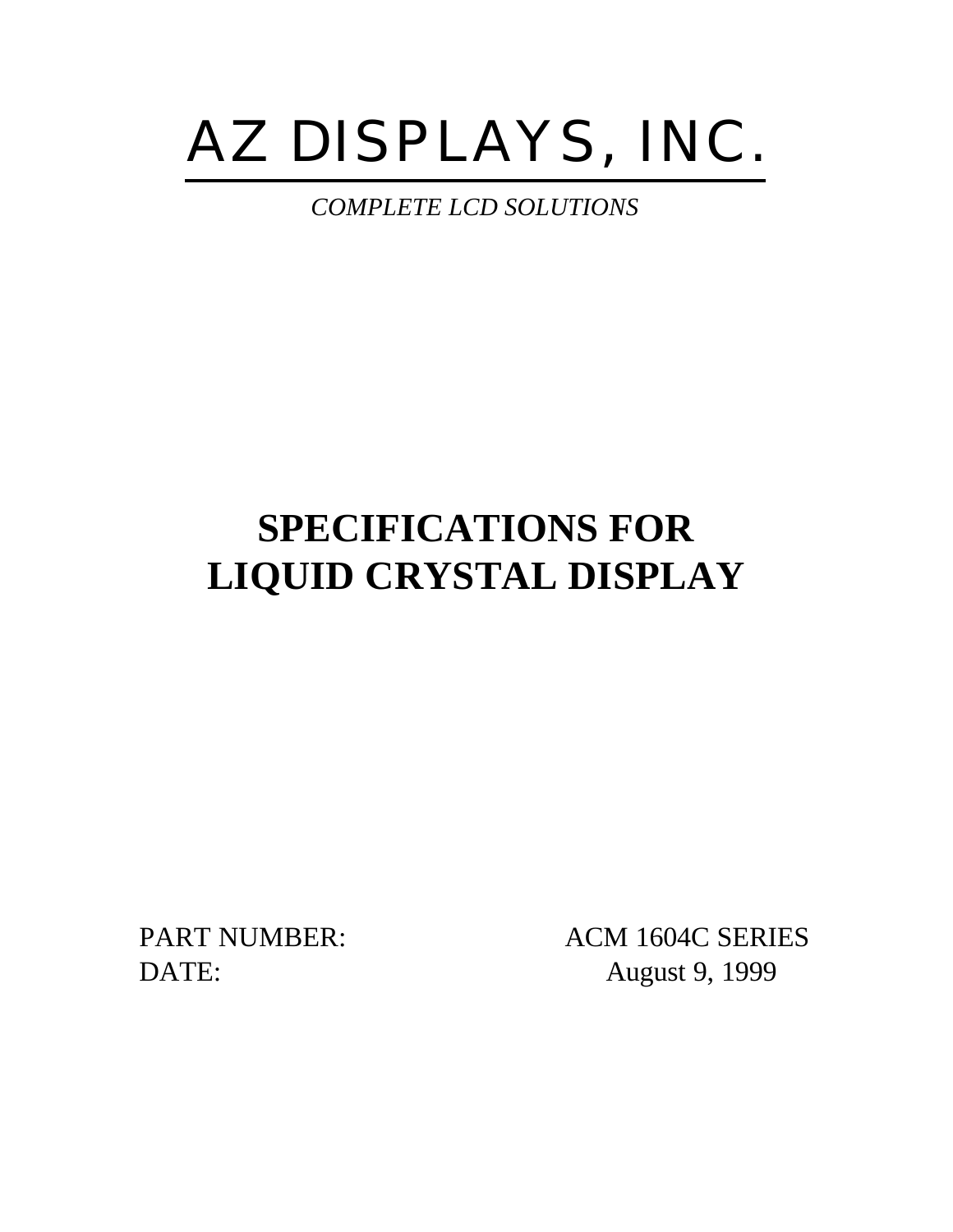# ACM1604C SERIES LCD MODULE

# **1.0 MECHANICAL SPECS**

|             | <b>Overall Module Size</b>       | 87.0mm(W) x 60.0mm(H) x max 13.5mm(D) for LED backlight<br>version |
|-------------|----------------------------------|--------------------------------------------------------------------|
|             |                                  | 87.0mm(W) x 60.0mm(H) x max 9.5mm(D) for reflective version        |
| $2^{\circ}$ | Dot Size                         | $0.55$ mm(W) x $0.55$ mm(H)                                        |
| 3.          | Dot Pitch                        | $0.60$ mm(W) x $0.60$ mm(H)                                        |
| 4.          | Duty                             | 1/16                                                               |
| 5.          | Controller IC                    | KS0066                                                             |
| 6.          | <b>LC Fluid Options</b>          | TN, STN                                                            |
| 7.          | <b>Polarizer Options</b>         | Reflective, Transflective, Transmissive                            |
| 8.          | <b>Backlight Options</b>         | LED                                                                |
| 9.          | <b>Temperature Range Options</b> | Standard( $0^{\circ}$ C ~ 50°C), Wide(-20°C ~ 70°C)                |

#### **2.0 ABSOLUTE MAXIMUM RATINGS**

| <b>Item</b>                              | <b>Symbol</b> | Min        | <b>Typ</b> | <b>Max</b> | Unit         |
|------------------------------------------|---------------|------------|------------|------------|--------------|
| Operating temperature (Standard)         | Top           | 0          | ٠          | 50         | $^{\circ}$ C |
| Storage temperature (Standard)           | Tst           | $-10$      |            | 60         | $^{\circ}$ C |
| Operating temperature (Wide temperature) | Top           | $-20$      |            | 70         | $^{\circ}$ C |
| Storage temperature (Wide temperature)   | Tst           | -30        |            | 80         | $^{\circ}$ C |
| Input voltage                            | Vin           | <b>Vss</b> |            | Vdd        | V            |
| Supply voltage for logic                 | Vdd- Vss      | 2.7        |            | 5.5        | V            |
| Supply voltage for LCD drive             | Vdd- Vo       | 3.0        | 4.6        | 6.5        |              |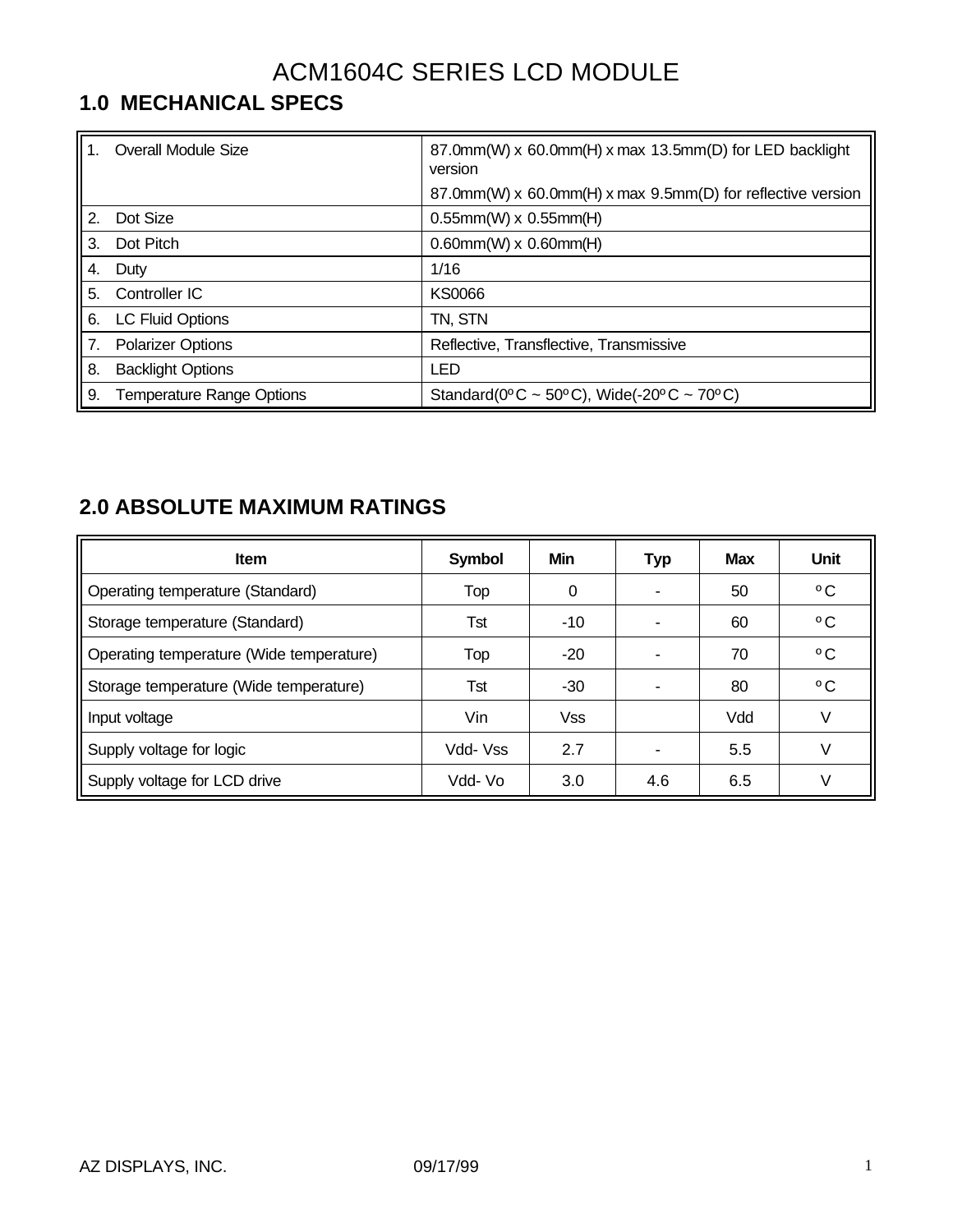### ACM1604C SERIES LCD MODULE **3.0 ELECTRICAL CHARACTERISTICS**

| <b>Item</b>                     | <b>Symbol</b> | <b>Condition</b>                           | Min            | <b>Typ</b>     | <b>Max</b> | <b>Unit</b> |  |  |
|---------------------------------|---------------|--------------------------------------------|----------------|----------------|------------|-------------|--|--|
| Input voltage (high)            | Vih           | H level                                    | 2.2            | ۰              | Vdd        | $\vee$      |  |  |
| Input voltage (low)             | Vil           | L level                                    | $\mathbf 0$    | $\blacksquare$ | 0.6        | $\vee$      |  |  |
|                                 |               | $0^{\circ}$ C                              | $\blacksquare$ | 4.8            | 5.4        |             |  |  |
| Recommended LC Driving          | Vdd - Vo      | $25^{\circ}$ C                             | 4.2            | 4.6            |            | $\vee$      |  |  |
| Voltage (Standard Temp)         |               | $50^{\circ}$ C                             | 3.9            | 4.3            | ٠          |             |  |  |
|                                 |               | $-20^{\circ}$ C                            | ۰              | 6.4            | 7.2        | $\vee$      |  |  |
| Recommended LC Driving          | Vdd -Vo       | $0^{\circ}$ C                              | $\blacksquare$ | 4.8            |            |             |  |  |
| Voltage (Wide Temp)             |               | $50^{\circ}$ C                             | ۰              | 4.3            |            |             |  |  |
|                                 |               | $70^{\circ}$ C                             | 3.6            | 4.1            |            |             |  |  |
| <b>Power Supply Current</b>     | Idd           | Vdd=5.0V,<br>$\blacksquare$<br>fosc=270kHz |                | 0.5            | 1.0        | mA          |  |  |
| <b>LED Power Supply Voltage</b> | Vfled         | $R = 6.8\Omega$                            | ۰              | 4.6            | 5.0        | $\vee$      |  |  |
| <b>LED Power Supply Current</b> | Ifled         | $R = 6.8\Omega$                            |                | 200            | 400        | mA          |  |  |

### **4.0 OPTICAL CHARACTERISTICS (Ta=25ºC, Vdd= 5.0V**±**0.25V, TN LC fluid)**

| <b>Item</b>                | Symbol | <b>Condition</b>                      | Min            | <b>Typ</b> | <b>Max</b> | Unit |
|----------------------------|--------|---------------------------------------|----------------|------------|------------|------|
| Viewing angle (horizontal) | θ      | $Cr \geq 4.0$                         | $-25$          | ٠          | ۰          | deg  |
| Viewing angle (vertical)   | $\Phi$ | $Cr \geq 4.0$                         | $-30$          | ۰          | 30         | deg  |
| <b>Contrast Ratio</b>      | Cr     | $\phi = 0^\circ$ , $\theta = 0^\circ$ | $\blacksquare$ | 2          |            |      |
| Response time (rise)       | Tr     | $\phi = 0^\circ$ , $\theta = 0^\circ$ | $\blacksquare$ | 120        | 150        | ms   |
| Response time (fall)       | Tf     | $\phi = 0^\circ$ , $\theta = 0^\circ$ | ٠              | 120        | 150        | ms   |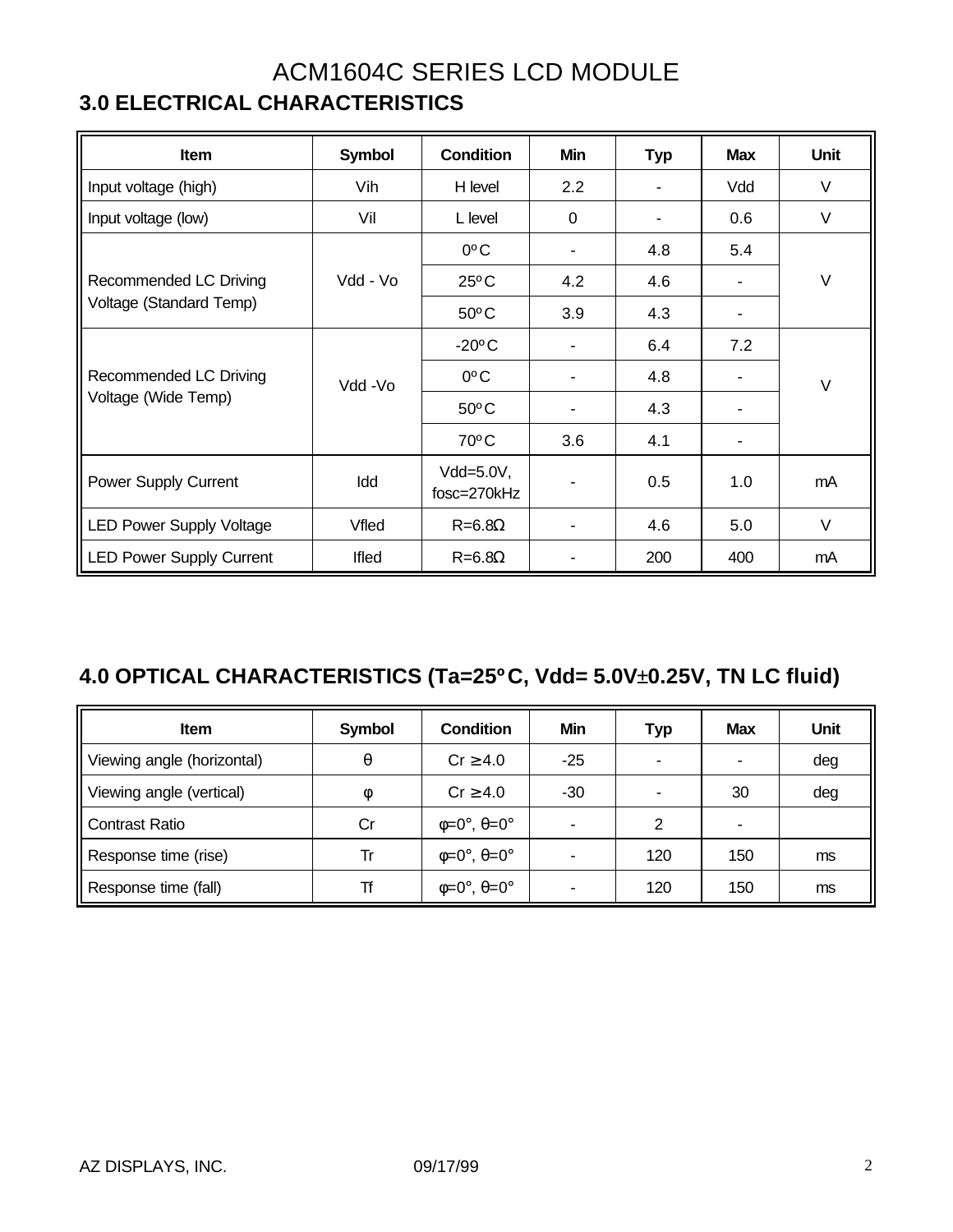#### ACM1604C SERIES LCD MODULE **4.1 OPTICAL CHARACTERISTICS (Ta=25ºC, Vdd= 5.0V**±**0.25V, STN LC fluid)**

| <b>Item</b>                | Symbol | <b>Condition</b>                      | Min                      | Typ                      | <b>Max</b> | Unit |
|----------------------------|--------|---------------------------------------|--------------------------|--------------------------|------------|------|
| Viewing angle (horizontal) | θ      | $Cr \geq 2.0$                         | -60                      | $\overline{\phantom{a}}$ | 35         | deg  |
| Viewing angle (vertical)   | Ø      | $Cr \geq 2.0$                         | -40                      | ۰                        | 40         | deg  |
| Contrast Ratio             | Cr     | $\phi = 0^\circ$ , $\theta = 0^\circ$ | $\overline{\phantom{0}}$ | 6                        |            |      |
| Response time (rise)       | Tr     | $\phi = 0^\circ$ , $\theta = 0^\circ$ | ٠                        | 150                      | 250        | ms   |
| Response time (fall)       | Tf     | $\phi = 0^\circ$ , $\theta = 0^\circ$ | $\overline{\phantom{0}}$ | 150                      | 250        | ms   |

#### **5.0 BLOCK DIAGRAM**

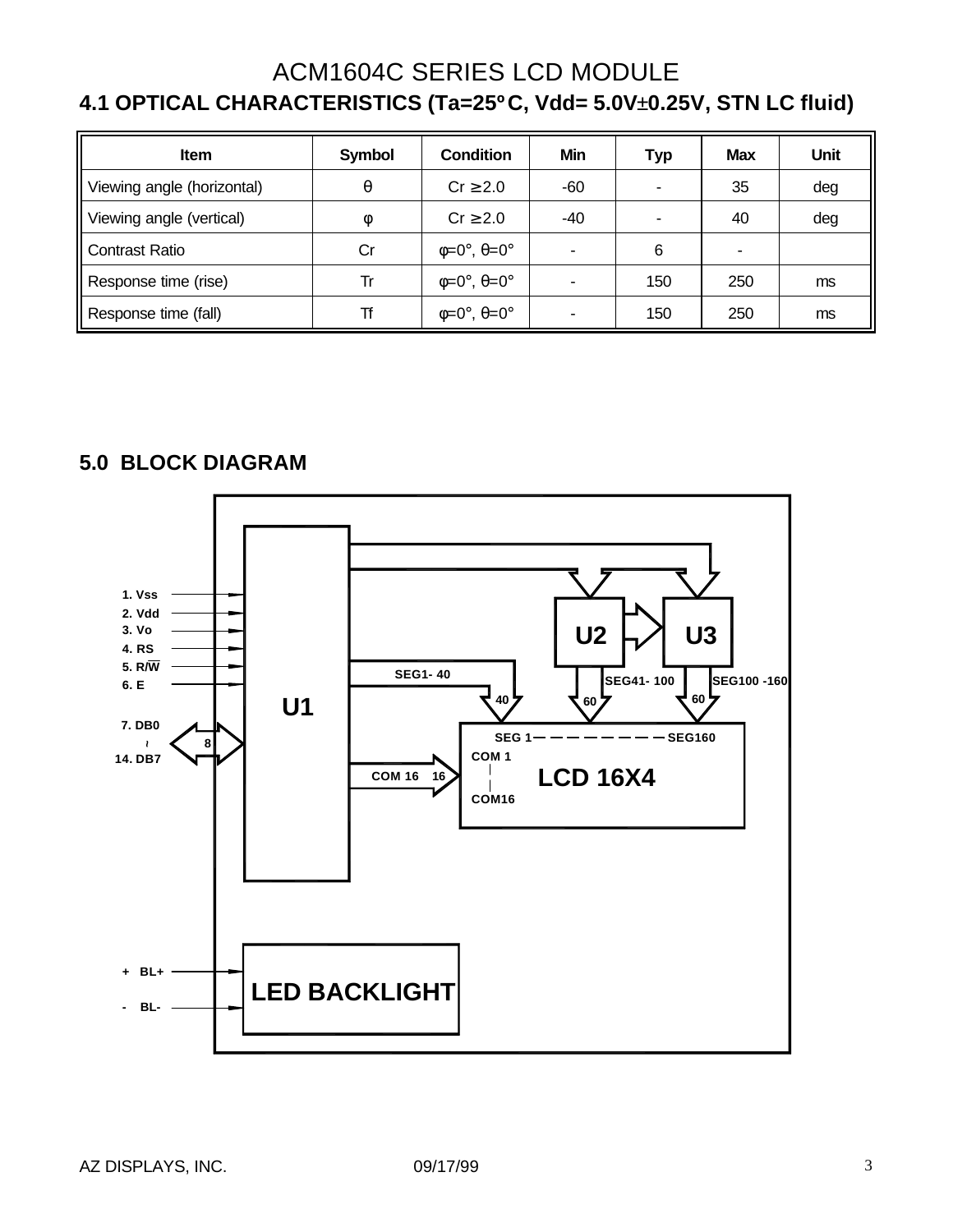## ACM1604C SERIES LCD MODULE **6.0 PIN ASSIGNMENT 7.0 POWER SUPPLY**

| Pin No. | <b>Symbol</b>   | <b>Function</b>      |  |  |  |  |  |
|---------|-----------------|----------------------|--|--|--|--|--|
| 1       | <b>Vss</b>      | Ground               |  |  |  |  |  |
| 2       | Vdd             | $+5V$                |  |  |  |  |  |
| 3       | Vo              | LCD contrast adjust  |  |  |  |  |  |
| 4       | <b>RS</b>       | Register select      |  |  |  |  |  |
| 5       | R/W             | Read / write         |  |  |  |  |  |
| 6       | Е               | Enable               |  |  |  |  |  |
| 7       | DB <sub>0</sub> | Data bit 0           |  |  |  |  |  |
| 8       | DB <sub>1</sub> | Data bit 1           |  |  |  |  |  |
| 9       | DB <sub>2</sub> | Data bit 2           |  |  |  |  |  |
| 10      | DB <sub>3</sub> | Data bit 3           |  |  |  |  |  |
| 11      | DB <sub>4</sub> | Data bit 4           |  |  |  |  |  |
| 12      | DB <sub>5</sub> | Data bit 5           |  |  |  |  |  |
| 13      | DB <sub>6</sub> | Data bit 6           |  |  |  |  |  |
| 14      | DB7             | Data bit 7           |  |  |  |  |  |
| $^{+}$  | BL+             | Power Supply for BL+ |  |  |  |  |  |
|         | BL-             | Power Supply for BL- |  |  |  |  |  |

Vss Vo Vdd  $Vr \quad \overline{ }$  +5V

STANDARD TEMP RANGE



Vr = 10KΩ ~ 20KΩ

#### **8.0 TIMING CHARACTERISTICS**

| <b>Item</b>           | <b>Symbol</b>                              | <b>Test Condition</b> | Min. | Typ. | Max. | Unit |
|-----------------------|--------------------------------------------|-----------------------|------|------|------|------|
| Enable cycle time     | $t_c$                                      | Fig. a, Fig. b        | 500  | ۰    |      | ns   |
| Enable pulse width    | $t_{w}$                                    | Fig. a, Fig. b        | 220  | ۰    | ۰    | ns   |
| Enable rise/fall time | $t_{R}$ , $t_{F}$                          | Fig. a, Fig. b        |      | ۰    | 25   | ns   |
| RS, R/W set up time   | $\mathsf{t}_{\mathsf{s}\mathsf{u}}$        | Fig. a, Fig. b        | 40   | ۰    | ۰    | ns   |
| RS, R/W hold time     | t,                                         | Fig. a, Fig. b        | 10   | ۰    | ۰    | ns   |
| Data delay time       | $t_{\circ}$                                | Fig. b                |      | ٠    | 120  | ns   |
| Data set up time      | $\textnormal{t}_{\textnormal{\tiny{DSU}}}$ | Fig. a                | 60   | ۰    | ۰    | ns   |
| Data hold time        | $\rm t_{\scriptscriptstyle OH}$            | Fig. a, Fig. b        | 20   | ۰    | ۰    | ns   |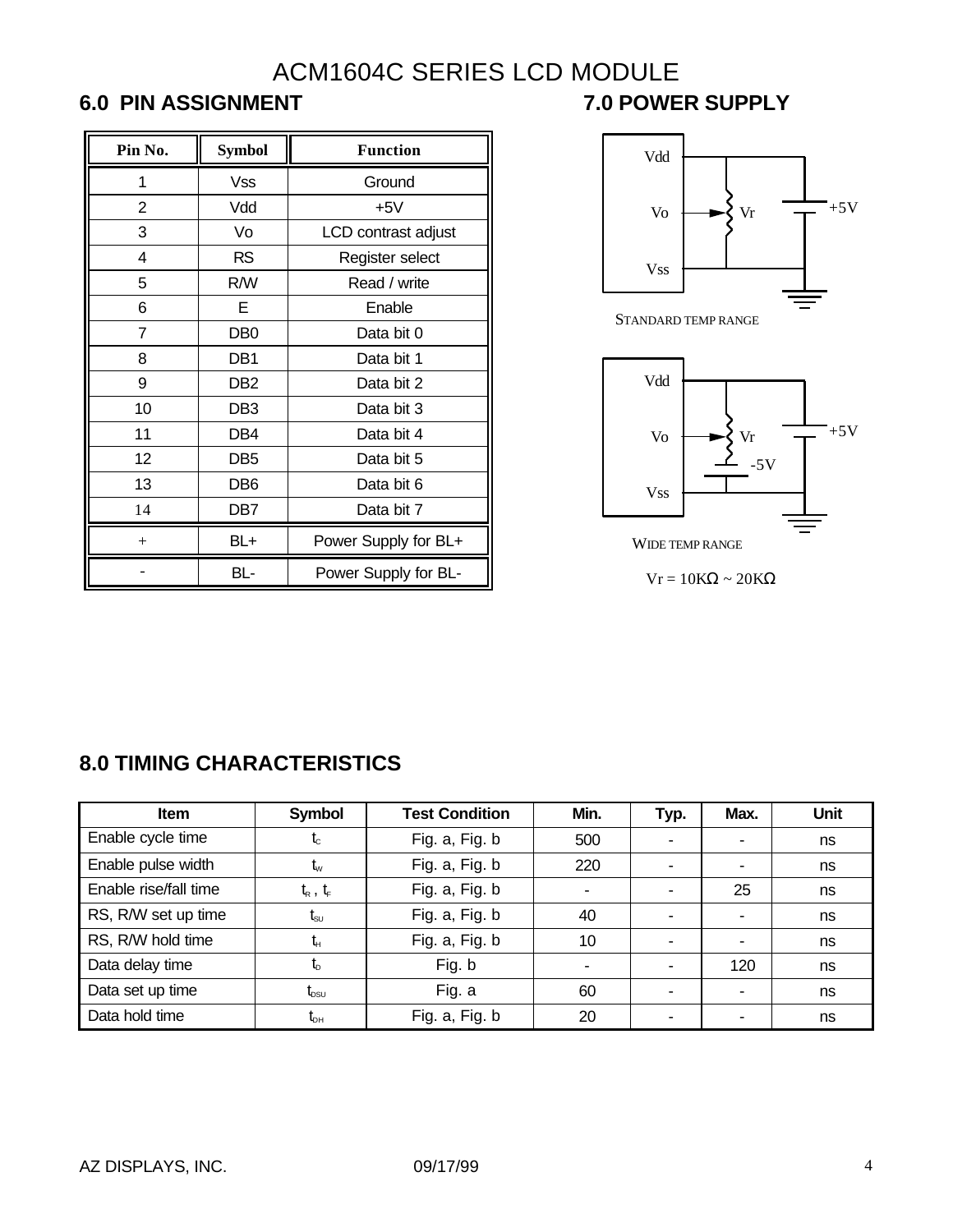# ACM1604C SERIES LCD MODULE



Fig. a Interface timing (data write)



Fig. b Interface timing (data read)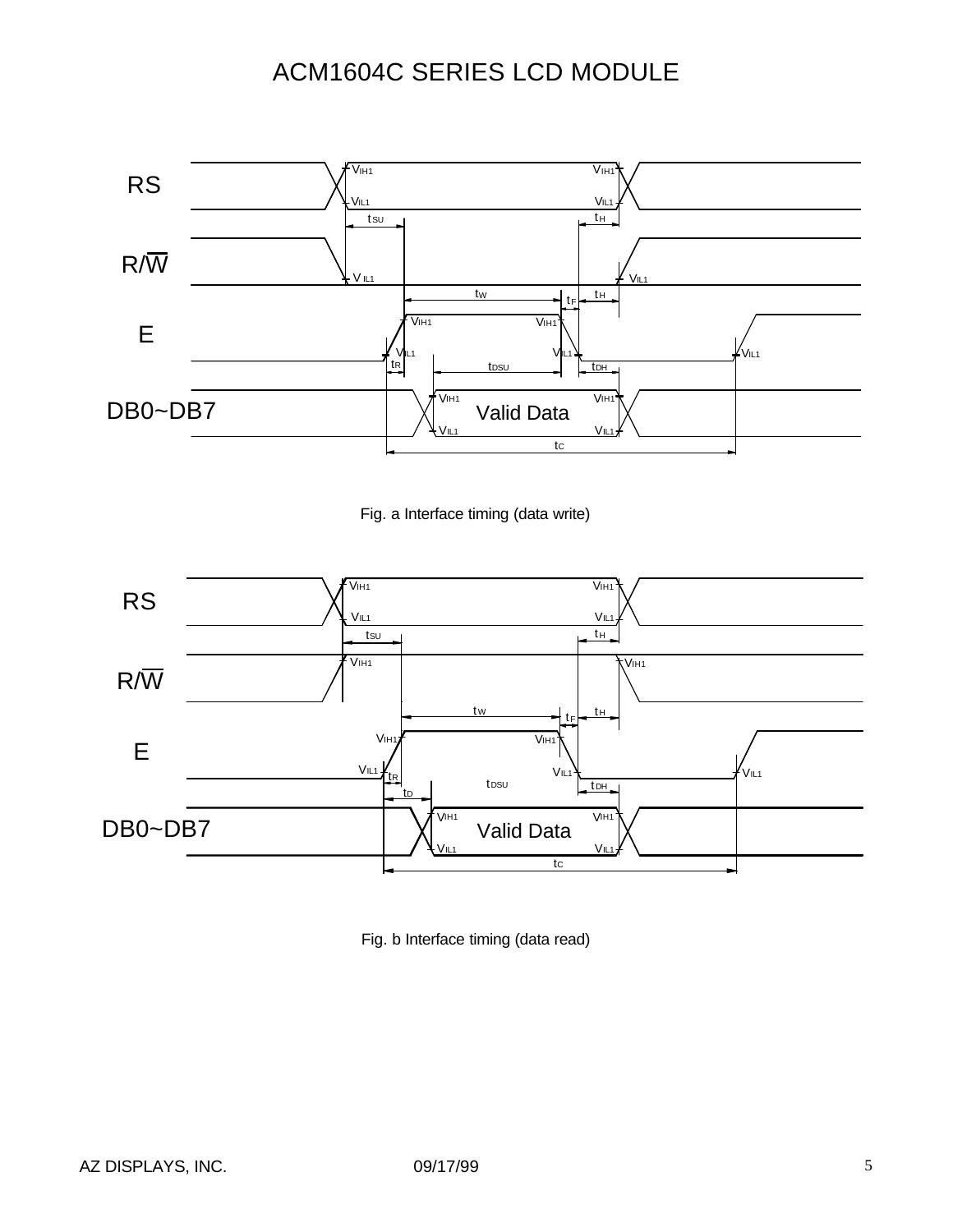

#### ACM1604C SERIES LCD MODULE **9.0 MECHANICAL DIAGRAM**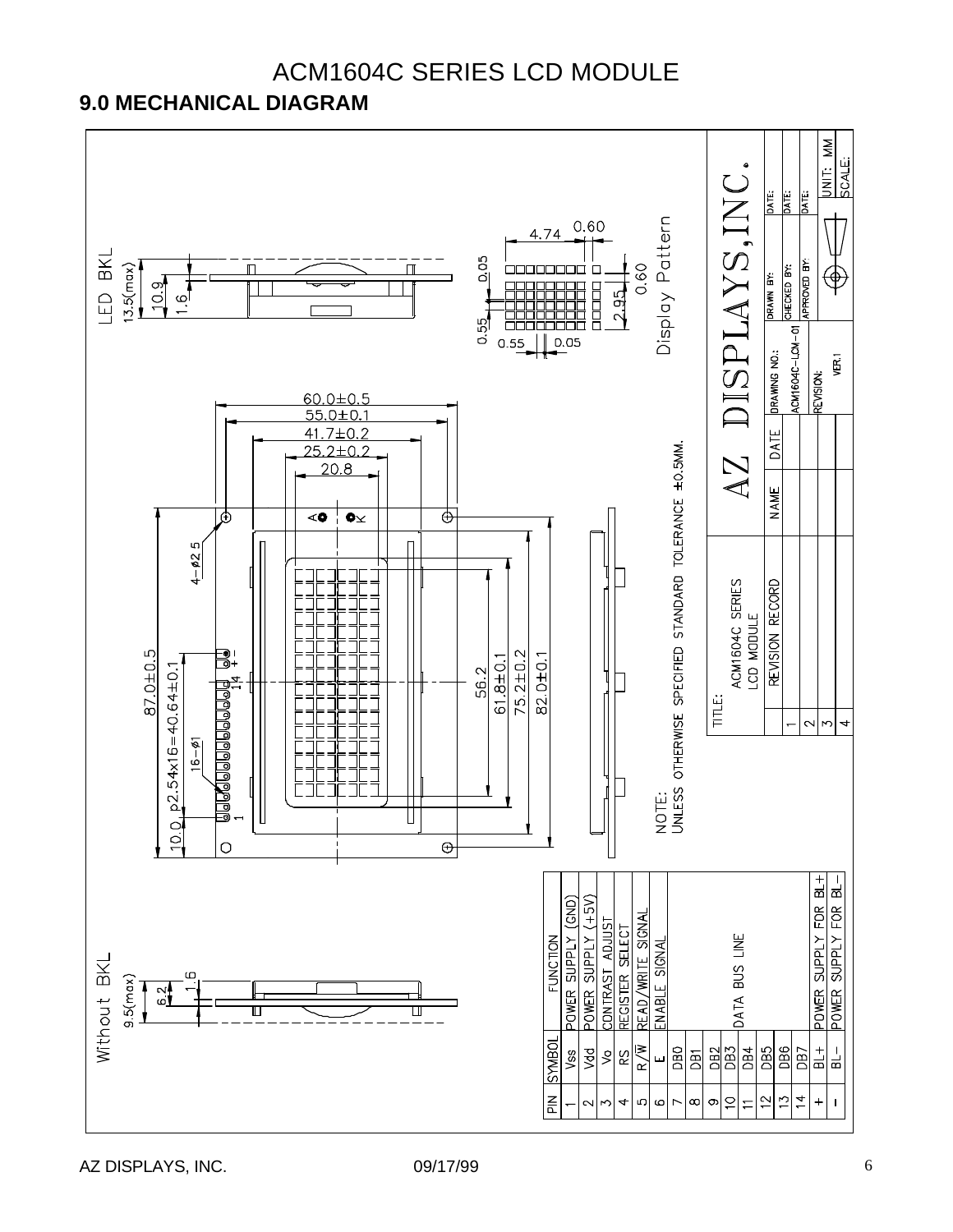# ACM1604C SERIES LCD MODULE

#### **10.0 RELIABILITY TEST**

|                              |                       |               | Evaluations and Assessment* |                  |                          |
|------------------------------|-----------------------|---------------|-----------------------------|------------------|--------------------------|
| <b>Storage Condition</b>     | Content               | Current       | Oozing                      | Contrast         | <b>Other Appearances</b> |
|                              |                       | Consumption   |                             |                  |                          |
| Operation at high            | 40°C,90%              | Twice initial | none                        | More than 80% of | No abnormality           |
| RH,240hrs<br>temperature and |                       | value or less |                             | initial value    |                          |
| humidity                     |                       |               |                             |                  |                          |
| High temperature             | $60^{\circ}$ C,       | Twice initial | none                        | More than 80% of | No abnormality           |
| storage                      | 240hrs                | value or less |                             | initial value    |                          |
| Low temperature              | $-20$ <sup>o</sup> C, | Twice initial |                             | More than 80% of | No abnormality           |
| storage                      | 240hrs                | value or less |                             | initial value    |                          |

\*Evaluations and assessment to be made two hours after returning to room temperature (25**º**C±5**º**C). \*The LCDs subjected to the test must not have dew condensation.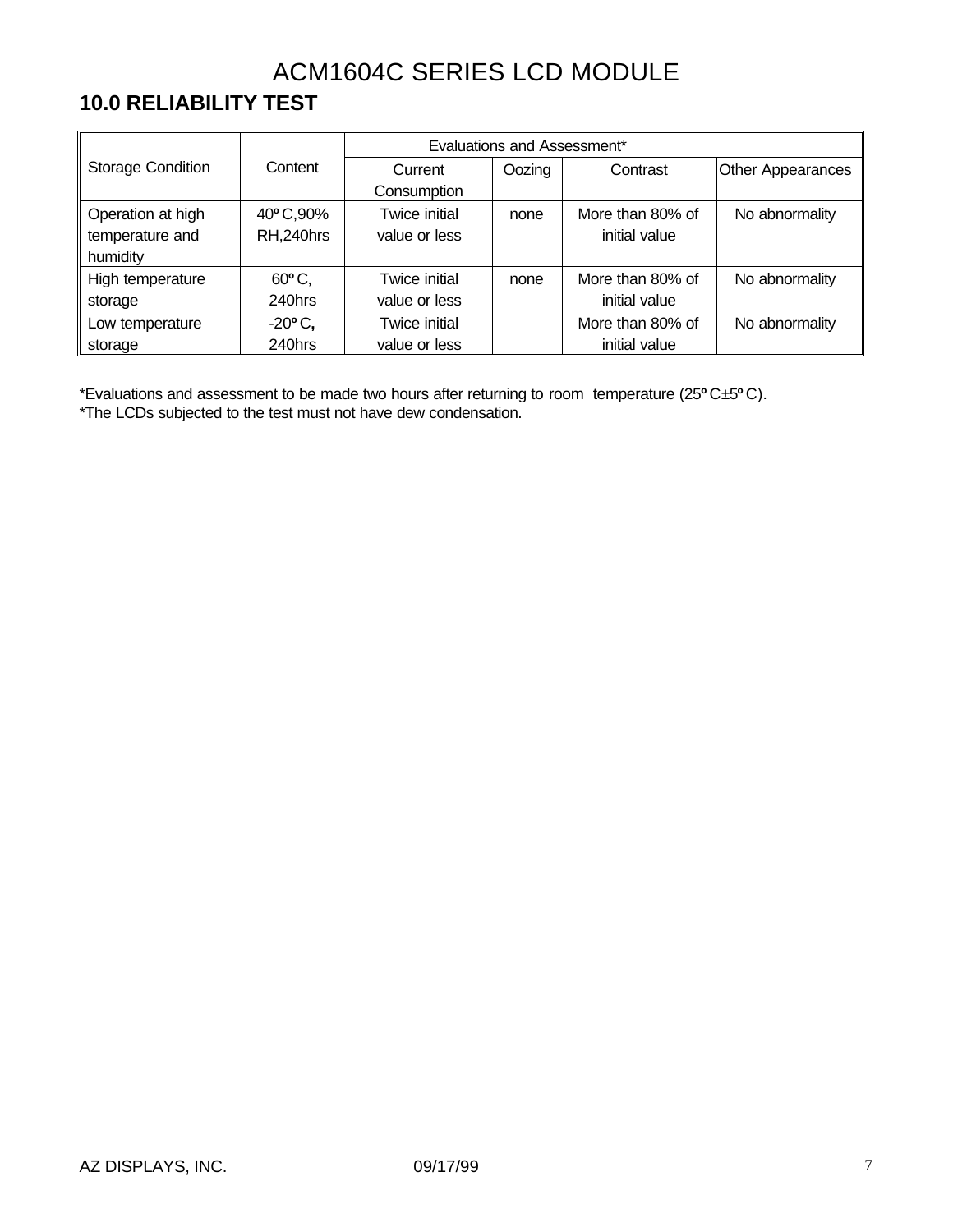### ACM1604C SERIES LCD MODULE **11.0 DISPLAY INSTRUCTION TABLE**

| <b>COMMAND</b>                     | R<br>S         | W           | R/DB<br>$\overline{7}$ | <b>DB</b><br>6 | DB<br>5      | DB<br>4                                                  | <b>DB</b><br>3    | <b>DB</b><br>$\mathbf{2}$ | DB<br>1                            | <b>DB</b><br>0 | <b>DESCRIPTION</b>                                                                                                                                                                                         | <b>Executing</b><br>time<br>fosc=250khz |
|------------------------------------|----------------|-------------|------------------------|----------------|--------------|----------------------------------------------------------|-------------------|---------------------------|------------------------------------|----------------|------------------------------------------------------------------------------------------------------------------------------------------------------------------------------------------------------------|-----------------------------------------|
| Clear<br>Display                   | $\Omega$       | $\mathbf 0$ | $\mathbf 0$            | $\Omega$       | $\Omega$     | $\mathbf 0$                                              | 0                 | $\mathbf 0$               | $\mathbf 0$                        | 1              | Clears Display & Returns to Address 0.                                                                                                                                                                     | 1.64ms                                  |
| Cursor at<br>Home                  | 0              | $\Omega$    | $\mathbf 0$            | $\Omega$       | $\mathbf 0$  | $\Omega$                                                 | 0                 | 0                         | 1                                  | x              | Returns Cursor to Address 0. Also<br>returns the display being shifted to the<br>original position. DDRAM contents<br>remain unchanged.                                                                    | 1.64ms                                  |
| <b>Entry Mode</b><br>Set           | $\Omega$       | $\Omega$    | $\mathbf 0$            | $\Omega$       | $\Omega$     | $\mathbf 0$                                              | 0                 | 1                         | I/D                                | $\mathbb S$    | I/D: Set Cursor Moving Direction<br>$I/D=1$ : Increment<br>$I/D=0$ : Decrement                                                                                                                             | $40\mus$                                |
|                                    |                |             |                        |                |              |                                                          |                   |                           |                                    |                | S: Specify Shift of Display<br>S=1: The display is shifted<br>S=0: The display is not shifted                                                                                                              |                                         |
| Display<br>ON/OFF<br>Control       | 0              | 0           | $\Omega$               | $\Omega$       | 0            | 0                                                        | 1                 | D                         | $\mathsf{C}$                       | B              | Display D=1: Display on<br>D=0: Display off<br>Cursor C=1: Cursor on<br>C=0: Cursor off<br>B=1: Brink on<br><b>Brink</b><br>B=0: Brink off                                                                 | $40\mus$                                |
| Cursor /<br>Display<br>Shift       | $\Omega$       | $\Omega$    | $\Omega$               | $\Omega$       | $\Omega$     | $\mathbf{1}$                                             | S/C               | R/L                       | x                                  | X              | Moves cursor or shifts the display w/o<br>changing DD RAM contents<br>S/C=0: Cursor Shift (RAM unchanged)<br>S/C=1: Display Shift (RAM unchanged)<br>R/L=1: Shift to the Right<br>R/L=0: Shift to the Left | $40\mus$                                |
| Function<br>Set                    | $\Omega$       | $\Omega$    | $\Omega$               | $\Omega$       | $\mathbf{1}$ | <b>DL</b>                                                | N                 | F                         | x                                  | x              | Sets data bus length (DL), # of display<br>lines (N), and character fonts (F).<br>$DL=1:8$ bits<br>$F=0$ : 5x7 dots<br>$DL=0$ : 4 bits<br>$F=1: 5x10$ dots<br>N=0: 1 line display<br>N=1: 2 lines display  | $40\mus$                                |
| Set CG RAM<br>Address              | $\overline{0}$ |             | 0 <sub>0</sub>         | $\mathbf{1}$   |              | Address                                                  |                   |                           | Character Generator (CG) RAM       |                | Sets CG RAM address. CG RAM data is<br>sent and received after this instruction.                                                                                                                           | $40\mu$ s                               |
| Set DD<br>RAM<br>Address           | 0              | 0           | $\mathbf{1}$           |                |              | Display Data (DD) RAM Address /<br><b>Cursor Address</b> |                   |                           |                                    |                | Sets DD RAM address. DD Ram data<br>is sent and received after this<br>instruction.                                                                                                                        | $40\mus$                                |
| Busy Flag /<br><b>Address Read</b> | 0              | 1           | B<br>F                 |                |              | CG RAM address                                           |                   |                           | Address counter used for both DD & |                | Reads Busy Flag (BF) and address<br>counter contents.                                                                                                                                                      | $40\mus$                                |
| <b>Write Data</b>                  | 1              | 0           |                        |                |              |                                                          | <b>Write Data</b> |                           |                                    |                | Writes data into DDRAM or CGRAM.                                                                                                                                                                           | $46\mu s$                               |
| Read Data                          | 1              | 1           |                        |                |              |                                                          | Read Data         |                           |                                    |                | Reads data from DDRAM or CGRAM.                                                                                                                                                                            | $46\mu s$                               |

x: Don't Care.